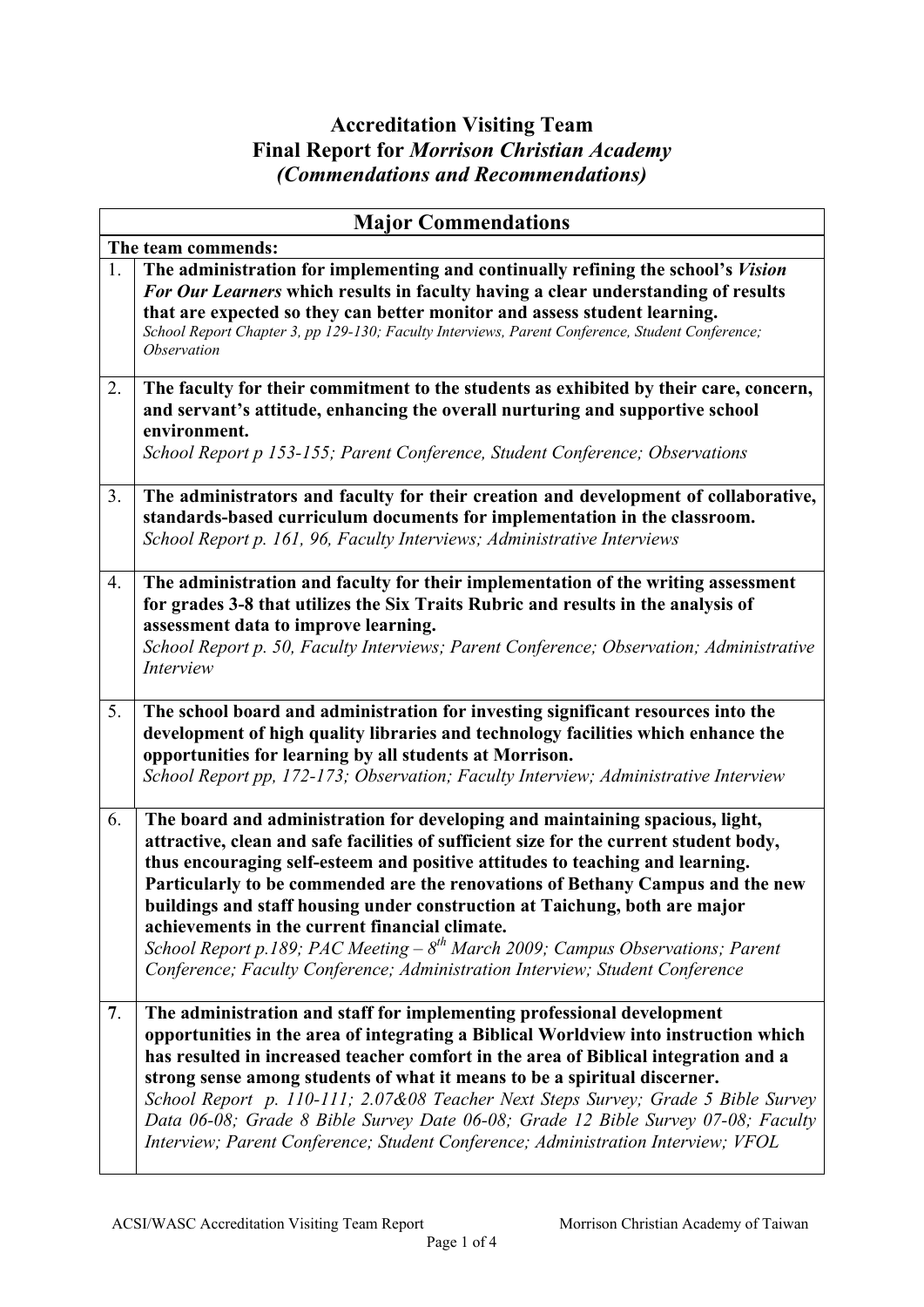| 8. | The board and the Systems Administrative Council for their commitment to school-<br>wide improvement and support for effective long-term planning with the needed |
|----|-------------------------------------------------------------------------------------------------------------------------------------------------------------------|
|    | resources.<br>School Report p. 200, Strengths, Vision for Our Learners; Administration Interview;<br><b>Board Conference</b>                                      |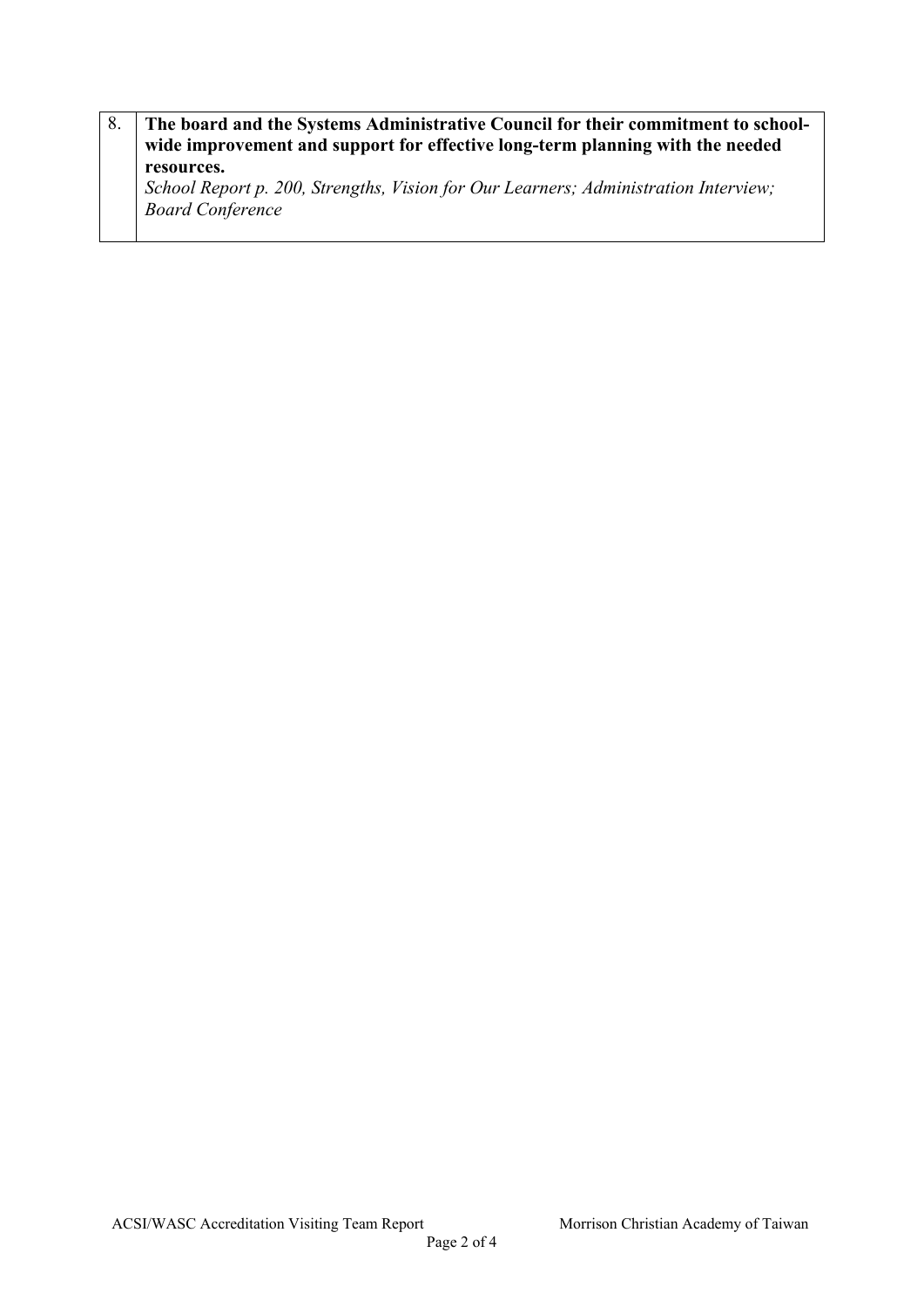| <b>Major Recommendations</b> |                                                                                                                                                                                                                                                                                                                                                                                                                                                                                                                                                                                                                                                                                                                                                                                                                                                                                                                                                                                                                                                                                                                                                                                                                                                                                                                                                                                                                     |  |
|------------------------------|---------------------------------------------------------------------------------------------------------------------------------------------------------------------------------------------------------------------------------------------------------------------------------------------------------------------------------------------------------------------------------------------------------------------------------------------------------------------------------------------------------------------------------------------------------------------------------------------------------------------------------------------------------------------------------------------------------------------------------------------------------------------------------------------------------------------------------------------------------------------------------------------------------------------------------------------------------------------------------------------------------------------------------------------------------------------------------------------------------------------------------------------------------------------------------------------------------------------------------------------------------------------------------------------------------------------------------------------------------------------------------------------------------------------|--|
| The team recommends:         |                                                                                                                                                                                                                                                                                                                                                                                                                                                                                                                                                                                                                                                                                                                                                                                                                                                                                                                                                                                                                                                                                                                                                                                                                                                                                                                                                                                                                     |  |
| 1.                           | That the administration and faculty complete the development of a strong<br>standards-based instructional delivery system that collaboratively involves the<br>administration and faculty and is characterized by:<br>the development of a unit-based, coherent, instructional program that<br>a.<br>regularly requires from faculty documents that include: scope and<br>sequence of learning, learning outcomes, common assessment and<br>assessment data analysis that informs instruction.<br>b. the emphasis upon K-12 subject review that includes vertical articulation.<br>the consistent application of high yield instructional strategies that are<br>c.<br>reflective of sound educational practice, with Morrison Christian Academy<br>providing ongoing training and accountability to ensure the delivery of a<br>strong instructional program to the students.<br>d. the establishment of a comprehensive, school-wide assessment program<br>that assesses student learning and aligns with the learning outcomes.<br>the establishment of collaborative systems that routinely analyze a variety<br>e.<br>of assessment data to inform instruction and improve student learning.<br>School Report p. 164, Section 5, Areas for Growth; p. 201, Goal 1: Assessment;<br>Administrative Interview, Faculty Interview; Observation; ACSI Indicator 5.4; WASC<br>Criteria: B Curriculum and Instruction |  |
| 2.                           | That the faculty develop and implement a more systematic and sustainable service<br>program to provide students with increased opportunities to serve outside the<br>school walls.<br>MCA School Characteristics Survey; 2008-2009 School Improvement Plan; Faculty<br>Interview: VFOL; ACSI Indicator 9.6; WASC Criteria: C. Support for Student Personal<br>and Academic Growth                                                                                                                                                                                                                                                                                                                                                                                                                                                                                                                                                                                                                                                                                                                                                                                                                                                                                                                                                                                                                                   |  |
| 3.                           | That the administration and faculty review the Mandarin curriculum as part of<br>the subject review process, applying best practices and making improvements that<br>result in a developmentally appropriate, sequential and coherent curriculum<br>where students develop communicative competencies.<br>School Report p 205, Faculty Conferences, Administration Interview; Student<br>Interview; Parent Conference; Observation; VFOL; ACSI Indicator 5.2; WASC<br>Criteria: B Curriculum and Instruction                                                                                                                                                                                                                                                                                                                                                                                                                                                                                                                                                                                                                                                                                                                                                                                                                                                                                                        |  |
| 4.                           | That the administration ensure that school vision and initiatives are clearly<br>articulated to all Morrison community stakeholders in order to facilitate mutual<br>ownership of these by all members, and to provide consistency among the schools,<br>while allowing variance of implementation based on the unique needs and<br>characteristics of each campus and / or school level.<br>Faculty Conference; Parent Conference; Student Conference; ACSI Indicator 1.2;<br><b>WASC Criteria: A organization for Student Learning</b>                                                                                                                                                                                                                                                                                                                                                                                                                                                                                                                                                                                                                                                                                                                                                                                                                                                                            |  |